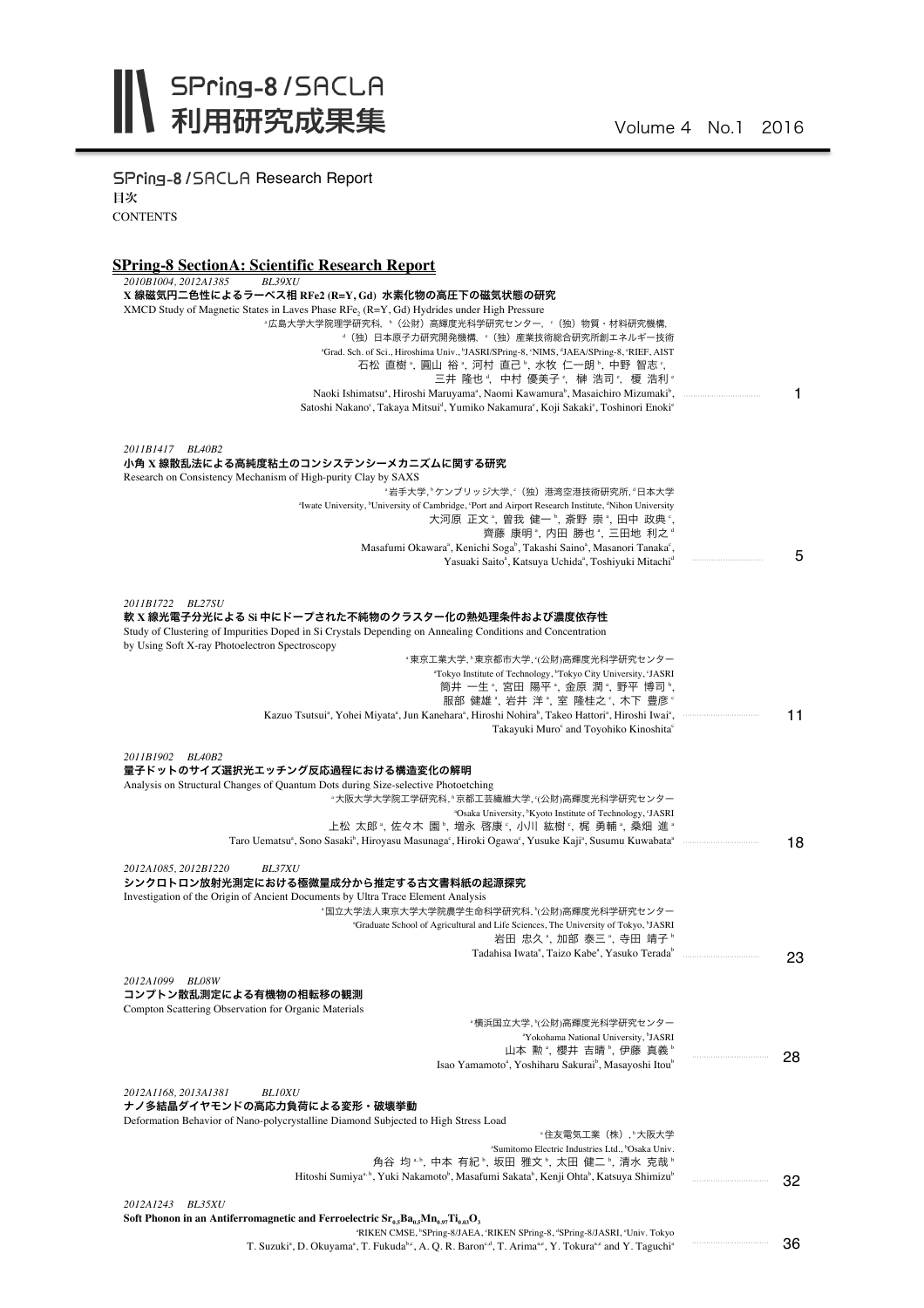| 2012A1277 BL40XU                                                                                                                                                                                                                                                                                                                                                                                                                                                                                                                                                                                                                                                                                                                                                                                       |    |
|--------------------------------------------------------------------------------------------------------------------------------------------------------------------------------------------------------------------------------------------------------------------------------------------------------------------------------------------------------------------------------------------------------------------------------------------------------------------------------------------------------------------------------------------------------------------------------------------------------------------------------------------------------------------------------------------------------------------------------------------------------------------------------------------------------|----|
| 超高速時分割 X 線回折像記録による昆虫飛翔筋力学感受性成分の種間普遍性に関する研究<br>Study on the Cross-taxonal Distribution of Mechanosensitive Components in Insect Flight Muscle                                                                                                                                                                                                                                                                                                                                                                                                                                                                                                                                                                                                                                                           |    |
| by Ultrafast Time-resolved X-ray Diffraction Recordings                                                                                                                                                                                                                                                                                                                                                                                                                                                                                                                                                                                                                                                                                                                                                |    |
| (公財)高輝度光科学研究センター                                                                                                                                                                                                                                                                                                                                                                                                                                                                                                                                                                                                                                                                                                                                                                                       |    |
| JASRI, SPring-8<br>岩本 裕之                                                                                                                                                                                                                                                                                                                                                                                                                                                                                                                                                                                                                                                                                                                                                                               |    |
| H. Iwamoto                                                                                                                                                                                                                                                                                                                                                                                                                                                                                                                                                                                                                                                                                                                                                                                             | 41 |
| 2012A1441 BL41XU<br>レジオネラエフェクターLubX の結晶構造解析                                                                                                                                                                                                                                                                                                                                                                                                                                                                                                                                                                                                                                                                                                                                                            |    |
| Crystallographic Study of LubX, a Legionella Effector Protein                                                                                                                                                                                                                                                                                                                                                                                                                                                                                                                                                                                                                                                                                                                                          |    |
| "大阪大学大学院理学研究科, "大阪大学微生物病研究所                                                                                                                                                                                                                                                                                                                                                                                                                                                                                                                                                                                                                                                                                                                                                                            |    |
| "Graduate School of Science, Osaka University, <sup>b</sup> Research Institute for Microbial Diseases, Osaka University<br>黒田 琢弥 ",近藤 裕輝 ",内田 裕美子 ",久堀 智子 ",永井 宏樹 ",今田 勝巳 "                                                                                                                                                                                                                                                                                                                                                                                                                                                                                                                                                                                                                            |    |
| Takuya Kuroda <sup>a</sup> , Hiroki Kondo <sup>a</sup> , Yumiko Uchida <sup>a</sup> , Tomoko Kubori <sup>b</sup> , Hiroki Nagai <sup>b</sup> , Katsumi Imada <sup>a</sup>                                                                                                                                                                                                                                                                                                                                                                                                                                                                                                                                                                                                                              | 45 |
| 2012A3511 BL11XU                                                                                                                                                                                                                                                                                                                                                                                                                                                                                                                                                                                                                                                                                                                                                                                       |    |
| In-Situ Studies of Polytypic Formation and Reconstructions in Selected                                                                                                                                                                                                                                                                                                                                                                                                                                                                                                                                                                                                                                                                                                                                 |    |
| Area Grown III-V Heterostructures on Silicon                                                                                                                                                                                                                                                                                                                                                                                                                                                                                                                                                                                                                                                                                                                                                           |    |
| "Niels Bohr Institute, University of Copenhagen, Denmark<br><sup>b</sup> Center for Quantum Devices and Station Q Copenhagen, Niels Bohr Institute, University of Copenhagen, Denmark                                                                                                                                                                                                                                                                                                                                                                                                                                                                                                                                                                                                                  |    |
| 'Quantum Beam Science Center, Japan Atomic Energy Agency, Sayo-cho, Hyogo 679-5148, Japan                                                                                                                                                                                                                                                                                                                                                                                                                                                                                                                                                                                                                                                                                                              |    |
| Morten H. Madsen <sup>a</sup> , Peter Krogstrup <sup>b</sup> , Masamitu Takahasi <sup>c</sup> , Robert Feidenhans'l <sup>a</sup>                                                                                                                                                                                                                                                                                                                                                                                                                                                                                                                                                                                                                                                                       | 49 |
| 2012A3782, 2012B3784, 2013A3782<br><b>BL22XU</b>                                                                                                                                                                                                                                                                                                                                                                                                                                                                                                                                                                                                                                                                                                                                                       |    |
| Density and Thermoelastic Properties of Liquid Fe-FeO at High Pressure                                                                                                                                                                                                                                                                                                                                                                                                                                                                                                                                                                                                                                                                                                                                 |    |
| "Osaka University, "Okayama University, 'Tohoku University, "The University of Tokyo, 'JAEA<br>Yusaku Takubo <sup>a</sup> , Hidenori Terasaki <sup>a</sup> , Yuta Shimoyama <sup>a</sup> , Soma Kuwabara <sup>a</sup> , Satoru Urakawa <sup>b</sup> ,                                                                                                                                                                                                                                                                                                                                                                                                                                                                                                                                                  |    |
| Tadashi Kondo <sup>a</sup> , Akio Suzuki <sup>c</sup> , Keisuke Nishida <sup>a</sup> , Eiji Ohtani <sup>c</sup> , Tetsu Watanuki <sup>c</sup> , Yoshinori Katayama <sup>c</sup>                                                                                                                                                                                                                                                                                                                                                                                                                                                                                                                                                                                                                        | 53 |
|                                                                                                                                                                                                                                                                                                                                                                                                                                                                                                                                                                                                                                                                                                                                                                                                        |    |
| 2012B1160 BL40B2<br>Al-Zn-Mg 合金における巨大ひずみ加工に伴うナノ析出物の形状変化測定                                                                                                                                                                                                                                                                                                                                                                                                                                                                                                                                                                                                                                                                                                                                              |    |
| Measurement of Shape Change in Nano-Precipitates by Severe Plastic Deformation in Al-Zn-Mg Alloys                                                                                                                                                                                                                                                                                                                                                                                                                                                                                                                                                                                                                                                                                                      |    |
| 兵庫県立大学                                                                                                                                                                                                                                                                                                                                                                                                                                                                                                                                                                                                                                                                                                                                                                                                 |    |
| University of Hyogo<br>足立 大樹, 村岡 和尚                                                                                                                                                                                                                                                                                                                                                                                                                                                                                                                                                                                                                                                                                                                                                                    |    |
| Hiroki Adachi, Kazunari Muraoka                                                                                                                                                                                                                                                                                                                                                                                                                                                                                                                                                                                                                                                                                                                                                                        | 58 |
|                                                                                                                                                                                                                                                                                                                                                                                                                                                                                                                                                                                                                                                                                                                                                                                                        |    |
| <b>SPring-8 Section B: Industrial Application Report</b>                                                                                                                                                                                                                                                                                                                                                                                                                                                                                                                                                                                                                                                                                                                                               |    |
|                                                                                                                                                                                                                                                                                                                                                                                                                                                                                                                                                                                                                                                                                                                                                                                                        |    |
|                                                                                                                                                                                                                                                                                                                                                                                                                                                                                                                                                                                                                                                                                                                                                                                                        |    |
| 住友電気工業株式会社                                                                                                                                                                                                                                                                                                                                                                                                                                                                                                                                                                                                                                                                                                                                                                                             |    |
| Sumitomo Electric Industries, Ltd.                                                                                                                                                                                                                                                                                                                                                                                                                                                                                                                                                                                                                                                                                                                                                                     |    |
| 平岩 千尋、真嶋 正利、水原 奈保、富永 愛子、飯原 順次、米村 卓巳、斎藤 吉広                                                                                                                                                                                                                                                                                                                                                                                                                                                                                                                                                                                                                                                                                                                                                              |    |
| Chihiro Hiraiwa, Masatoshi Majima, Naho Mizuhara, Aiko Tominaga, Junji Iihara,<br>Takumi Yonemura and Yoshihiro Saito                                                                                                                                                                                                                                                                                                                                                                                                                                                                                                                                                                                                                                                                                  | 62 |
|                                                                                                                                                                                                                                                                                                                                                                                                                                                                                                                                                                                                                                                                                                                                                                                                        |    |
|                                                                                                                                                                                                                                                                                                                                                                                                                                                                                                                                                                                                                                                                                                                                                                                                        |    |
|                                                                                                                                                                                                                                                                                                                                                                                                                                                                                                                                                                                                                                                                                                                                                                                                        |    |
|                                                                                                                                                                                                                                                                                                                                                                                                                                                                                                                                                                                                                                                                                                                                                                                                        |    |
| *クラシエホームプロダクツ(株)、 <sup>b</sup> (公財)高輝度光科学研究センター<br><sup>a</sup> Kracie Home Products, Ltd., <sup>b</sup> JASRI                                                                                                                                                                                                                                                                                                                                                                                                                                                                                                                                                                                                                                                                                         |    |
| 稲益 悟志 ゚, 森脇 太郎 ゚, 池本 タ佳 ゚                                                                                                                                                                                                                                                                                                                                                                                                                                                                                                                                                                                                                                                                                                                                                                              |    |
| Satoshi Inamasu <sup>a</sup> , Taro Moriwaki <sup>b</sup> , Yuka Ikemoto <sup>b</sup>                                                                                                                                                                                                                                                                                                                                                                                                                                                                                                                                                                                                                                                                                                                  | 68 |
|                                                                                                                                                                                                                                                                                                                                                                                                                                                                                                                                                                                                                                                                                                                                                                                                        |    |
|                                                                                                                                                                                                                                                                                                                                                                                                                                                                                                                                                                                                                                                                                                                                                                                                        |    |
|                                                                                                                                                                                                                                                                                                                                                                                                                                                                                                                                                                                                                                                                                                                                                                                                        |    |
| *横浜ゴム株式会社、"京都大学                                                                                                                                                                                                                                                                                                                                                                                                                                                                                                                                                                                                                                                                                                                                                                                        |    |
| "THE YOKOHAMA RUBBER CO.,LTD., <sup>b</sup> Kyoto University                                                                                                                                                                                                                                                                                                                                                                                                                                                                                                                                                                                                                                                                                                                                           |    |
| 網野 直也"、鹿久保 隆志"、清水 克典"、竹中 幹人"                                                                                                                                                                                                                                                                                                                                                                                                                                                                                                                                                                                                                                                                                                                                                                           |    |
| Naoya Amino <sup>a</sup> , Takashi Kakubo <sup>a</sup> , Katsunori Shimizu <sup>a</sup> , Mikihito Takenaka <sup>b</sup>                                                                                                                                                                                                                                                                                                                                                                                                                                                                                                                                                                                                                                                                               | 71 |
|                                                                                                                                                                                                                                                                                                                                                                                                                                                                                                                                                                                                                                                                                                                                                                                                        |    |
|                                                                                                                                                                                                                                                                                                                                                                                                                                                                                                                                                                                                                                                                                                                                                                                                        |    |
| ゙(公財)高輝度光科学研究センター, ゚(株)スプリングエイトサービス, ゚ ボン大学                                                                                                                                                                                                                                                                                                                                                                                                                                                                                                                                                                                                                                                                                                                                                            |    |
| <sup>a</sup> JASRI, <sup>b</sup> SPring-8 Service Co., Ltd., 'University of Bonn                                                                                                                                                                                                                                                                                                                                                                                                                                                                                                                                                                                                                                                                                                                       |    |
| 大坂 恵一", 佐藤 眞直", 松本 拓也", 広野 等子", 川瀬 守弘", 豊川 秀訓"                                                                                                                                                                                                                                                                                                                                                                                                                                                                                                                                                                                                                                                                                                                                                         |    |
| 2011B1918 BL14B2<br>中温型固体酸化物形燃料電池開発に向けた燃料極触媒の構造解析<br>Structural Analysis of the Catalyst on Anode for Intermediate Temperature SOFC Development<br>2012A1414 BL43IR<br>ヒト毛髪内部浸透成分解析、及び、ヘアトリートメント効果評価<br>Analysis of Ingredients that Penetrate into the Inside of Human Hair and<br>Hair Treatment Effect Using Infrared Microspectroscopy<br>2012A1485 BL46XU<br>黄銅-ゴム接着層の湿熱処理による劣化の解析<br>Analysis of Adhesive Layer Degradation between Brass and Rubber<br>in High Humidity Conditions<br>2012A1755 BL19B2<br>1 次元 X 線検出器 MYTHEN を利用した結晶粒度評価法の検証<br>Evaluation of Crystal Granularity Using 1-D Detector MYTHEN<br>Keiichi Osaka <sup>a</sup> , Masugu Sato <sup>a</sup> , Takuya Matsumoto <sup>b</sup> , Toko Hirono <sup>c</sup> , Morihiro Kawase <sup>a</sup> , Hidenori Toyokawa <sup>a</sup> | 75 |
| 2012A3610 BL14B1                                                                                                                                                                                                                                                                                                                                                                                                                                                                                                                                                                                                                                                                                                                                                                                       |    |
| 白色 X 線を利用した異材接合内部残留ひずみ評価<br>Internal Residual Strain Evaluation in Dissimilar Welding Using White X-rays                                                                                                                                                                                                                                                                                                                                                                                                                                                                                                                                                                                                                                                                                               |    |
| "(国立研究開発法人)日本原子力研究開発機構, "(一般財団法人)総合科学研究機構                                                                                                                                                                                                                                                                                                                                                                                                                                                                                                                                                                                                                                                                                                                                                              |    |
| <sup>a</sup> JAEA, <sup>b</sup> CROSS<br>菖蒲 敬久*, 張 朔源*, 城 鮎美*, 山田 知典*, 村松 壽晴*, 河野 史明*, 小澤 隆之*                                                                                                                                                                                                                                                                                                                                                                                                                                                                                                                                                                                                                                                                                                          |    |

Takahisa Shobu<sup>a</sup>, Shuoyuan Zhang<sup>b</sup>, Ayumi Shiro<sup>a</sup>, Tomonori Yamada<sup>a</sup>, Toshiharu Muramatsu<sup>a</sup>, Fumiaki Kono<sup>a</sup> and Takayuki Ozawa<sup>a</sup>

・・・・・・・・・・・・・・・・・・・・・・・・・・・・・・・・・ 79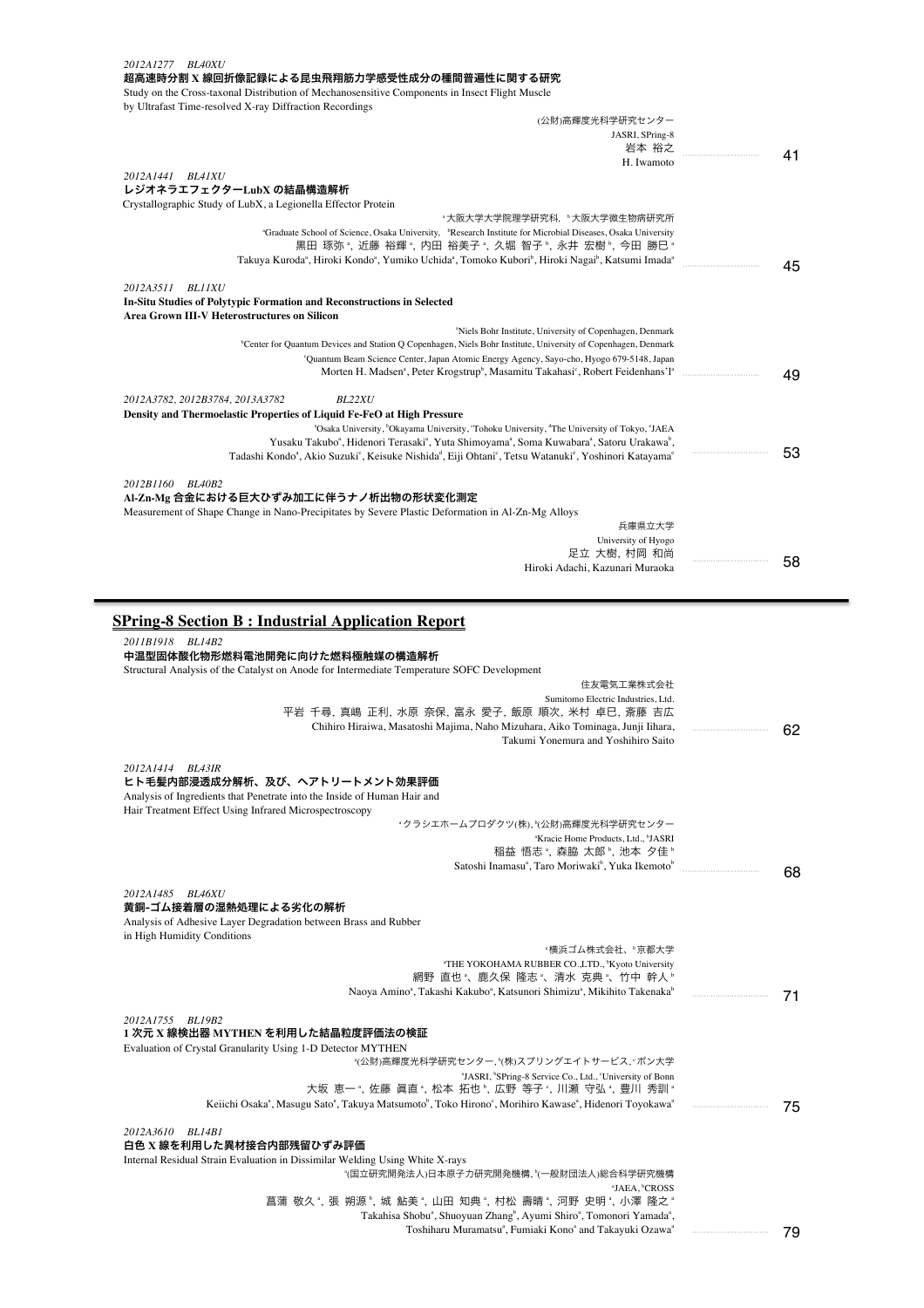| 2012B1014<br><i>BL20XU</i>                                                                                                                                                                                       |         |
|------------------------------------------------------------------------------------------------------------------------------------------------------------------------------------------------------------------|---------|
| 塗装レス高輝度(メタリック)樹脂成形における色ムラの原因解明<br>Elucidation of the Uneven Color in Injection Molding of Plastics with Metallic Colors                                                                                          |         |
| "群馬県立群馬産業技術センター, "(株)柴田合成, "豊橋技術科学大学, "九州大学                                                                                                                                                                      |         |
| "Gunma Industrial Technology Center, "Shibata Gosei Co., Ltd,                                                                                                                                                    |         |
| 'Toyohashi University of Technology, 'Kyushu University                                                                                                                                                          |         |
| 髙橋 勇一 ª, 小宅 勝 ª, 小林 潤哉 º, 小林 正和 º, 戸田 裕之ª                                                                                                                                                                        |         |
| Yuichi Takahashi <sup>a</sup> , Masaru Oyake <sup>a</sup> , Junya Kobayashi <sup>b</sup> ,                                                                                                                       |         |
| Masakazu Kobayashi <sup>c</sup> , Hiroyuki Toda <sup>d</sup>                                                                                                                                                     | 84      |
| 2013B1560 BL43IR                                                                                                                                                                                                 |         |
| 赤外放射光を用いた顕微マッピング測定による皮膚組織中への                                                                                                                                                                                     |         |
| 医薬品分子の拡散挙動に関する研究                                                                                                                                                                                                 |         |
| Study for the Diffusion Property of Drug Molecule in Dermal Tissue by                                                                                                                                            |         |
| Mapping Measurement Using Infrared Light Source                                                                                                                                                                  |         |
| "星薬科大学,"(社)製剤機械技術学会                                                                                                                                                                                              |         |
| <sup>a</sup> Hoshi University, <sup>b</sup> Japan Society of Pharmaceutical Machinery and Engineering<br>米持 悦生 ",寺田 勝英 "                                                                                         |         |
| Etsuo Yonemochi <sup>a</sup> , Katsuhide Terada <sup>b</sup>                                                                                                                                                     | 89      |
|                                                                                                                                                                                                                  |         |
| 2013B1603<br>BL19B2                                                                                                                                                                                              |         |
| 培養環境におけるコラーゲンゲル構造の品質評価法の開発                                                                                                                                                                                       |         |
| Development of the Quality Evaluation Method of Collagen Gel Structure<br>in Culture Environment                                                                                                                 |         |
| 日本メナード化粧品(株)総合研究所                                                                                                                                                                                                |         |
| Research Laboratories, Nippon Menard Cosmetic Co., Ltd.                                                                                                                                                          |         |
| 足立 浩章, 坂 貞徳, 田中 浩                                                                                                                                                                                                |         |
| Hiroaki Adachi, Sadanori Ban, Hiroshi Tanaka                                                                                                                                                                     | 93      |
|                                                                                                                                                                                                                  |         |
| 2014A1516<br><b>BL19B2</b><br>界面活性剤処理によるヒト皮膚角層の構造変化の小角・広角 X 線散乱法を用いた解析(第 4 報)                                                                                                                                    |         |
| Study on the Structural Change of Human Stratum Corneum Induced                                                                                                                                                  |         |
| by the Treatment of Surfactant Solutions Using Small- and Wide-Angle X-ray Scattering, Part 4                                                                                                                    |         |
| "花王株式会社, "(公財)高輝度光科学研究センター, "(公財)科学技術交流財団                                                                                                                                                                        |         |
| <sup>a</sup> Kao Corporation, <sup>b</sup> JASRI, 'ASTF                                                                                                                                                          |         |
| 久米 卓志 ゚, 坂井 隆也 ゚, 加賀谷 真理子 ゚, 宮崎 敦史 ゚, 藤井 亮輔 ゚,                                                                                                                                                                   |         |
| 小野尾 信 *, 山田 真爾 *, 太田 昇 *, 八田 一郎 *<br>, Takuji Kume <sup>a</sup> , Takaya Sakai <sup>a</sup> , Mariko Kagaya <sup>a</sup> , Atsushi Miyazaki <sup>a</sup> , Ryosuke Fujii <sup>a</sup> , Makoto Onoo <sup>a</sup> |         |
| Shinji Yamada <sup>a</sup> , Noboru Ohta <sup>b</sup> , Ichiro Hatta <sup>c</sup>                                                                                                                                |         |
|                                                                                                                                                                                                                  | 98      |
| 2014A1517 BL19B2                                                                                                                                                                                                 |         |
| 高アルカリ性溶液に接する岩の透過像–XRD 連成法による変化の分析                                                                                                                                                                                |         |
| Analysis on Alteration Rocks Contacting Highly Alkali Solution Using                                                                                                                                             |         |
| Integrated Transmission Image - XRD Method<br>(株)大林組                                                                                                                                                             |         |
| Obayashi. Co. Ltd.                                                                                                                                                                                               |         |
| 人見 尚, 鵜山 雅夫                                                                                                                                                                                                      |         |
| Takashi Hitomi, Masao Uyama                                                                                                                                                                                      | 102     |
|                                                                                                                                                                                                                  |         |
| 2014A1524<br>BL14B2<br>In-situ XAFS による Mo-Bi 系複合酸化物の酸化還元挙動解析 2                                                                                                                                                  |         |
| Redox Behavior Analysis of Multicomponent Bismuth Molybdate Catalyst                                                                                                                                             |         |
| by Using In-situ XAFS 2                                                                                                                                                                                          |         |
| *旭化成株式会社,*旭化成ケミカルズ株式会社                                                                                                                                                                                           |         |
| <sup>a</sup> Asahi Kasei Corporation, <sup>b</sup> Asahi Kasei Chemicals Corporation                                                                                                                             |         |
| 東口 光晴", 松野 信也", 吉田 淳"                                                                                                                                                                                            |         |
| Mitsuharu Higashiguchi <sup>a</sup> , Shinya Matsuno <sup>a</sup> , Jun Yoshida <sup>b</sup>                                                                                                                     | 107     |
| 2014A1557 BL19B2                                                                                                                                                                                                 |         |
| コラーゲンゲルの品質評価法の開発                                                                                                                                                                                                 |         |
| Development of the Quality Evaluation Method of the Collagen Gel                                                                                                                                                 |         |
| 日本メナード化粧品(株)総合研究所                                                                                                                                                                                                |         |
| Research Laboratories, Nippon Menard Cosmetic Co., Ltd.                                                                                                                                                          |         |
| 足立 浩章, 坂 貞徳, 田中 浩<br>Hiroaki Adachi, Sadanori Ban, Hiroshi Tanaka                                                                                                                                                | <br>111 |
|                                                                                                                                                                                                                  |         |
| 2014B1581<br><b>BL27SU</b>                                                                                                                                                                                       |         |
| Al-Mg-Si 合金における室温時効条件によるナノクラスター構造変化の                                                                                                                                                                             |         |
| 軟 X 線 XAFS を用いた測定                                                                                                                                                                                                |         |
| Soft X-ray XAFS Measurement of the Change in Nano-Cluster Structure by<br>Aging Time at Room Temperature in Al-Mg-Si Alloys                                                                                      |         |
| *兵庫県立大学, 『(株)UACJ                                                                                                                                                                                                |         |
| "University of Hyogo, "UACJ Corporation                                                                                                                                                                          |         |
| 足立 大樹 ",中西 英貴 ",長谷川 啓史 "                                                                                                                                                                                         | 117     |
| Hiroki Adachi <sup>a</sup> , Hidetaka Nakanishi <sup>b</sup> , Akifumi Hasegawa <sup>b</sup>                                                                                                                     |         |
|                                                                                                                                                                                                                  |         |
| 2014B1592<br><b>BL14B2</b><br>自動車窓ガラスに含まれる鉄の存在状態を指標とする異同識別の可能性に関する検討                                                                                                                                             |         |
| Investigation of Forensic Discrimination of Automobile Window Glasses by Chemical States of Iron                                                                                                                 |         |
| "三重県警察本部科学捜査研究所, "京都大学大学院工学研究科都市環境工学専攻, '京都大学大学院地球環境学堂                                                                                                                                                           |         |
| <sup>a</sup> Forensic Science Laboratory, Mie Prefectural Police H. Q.,                                                                                                                                          |         |
| <sup>b</sup> Department of Environmental Engineering, Graduate School of Engineering, Kyoto University,                                                                                                          |         |
| <sup>c</sup> Department of Global Ecology, Graduate School of Global Environmental Studies, Kyoto University                                                                                                     |         |
| 舩附 淳志 *, 塩田 憲司 *, 高岡 昌輝 ʰ.º<br>Atsushi Funatsuki <sup>a</sup> , Kenji Shiota <sup>b</sup> , Masaki Takaoka <sup>b, c</sup>                                                                                       |         |
|                                                                                                                                                                                                                  | 120     |